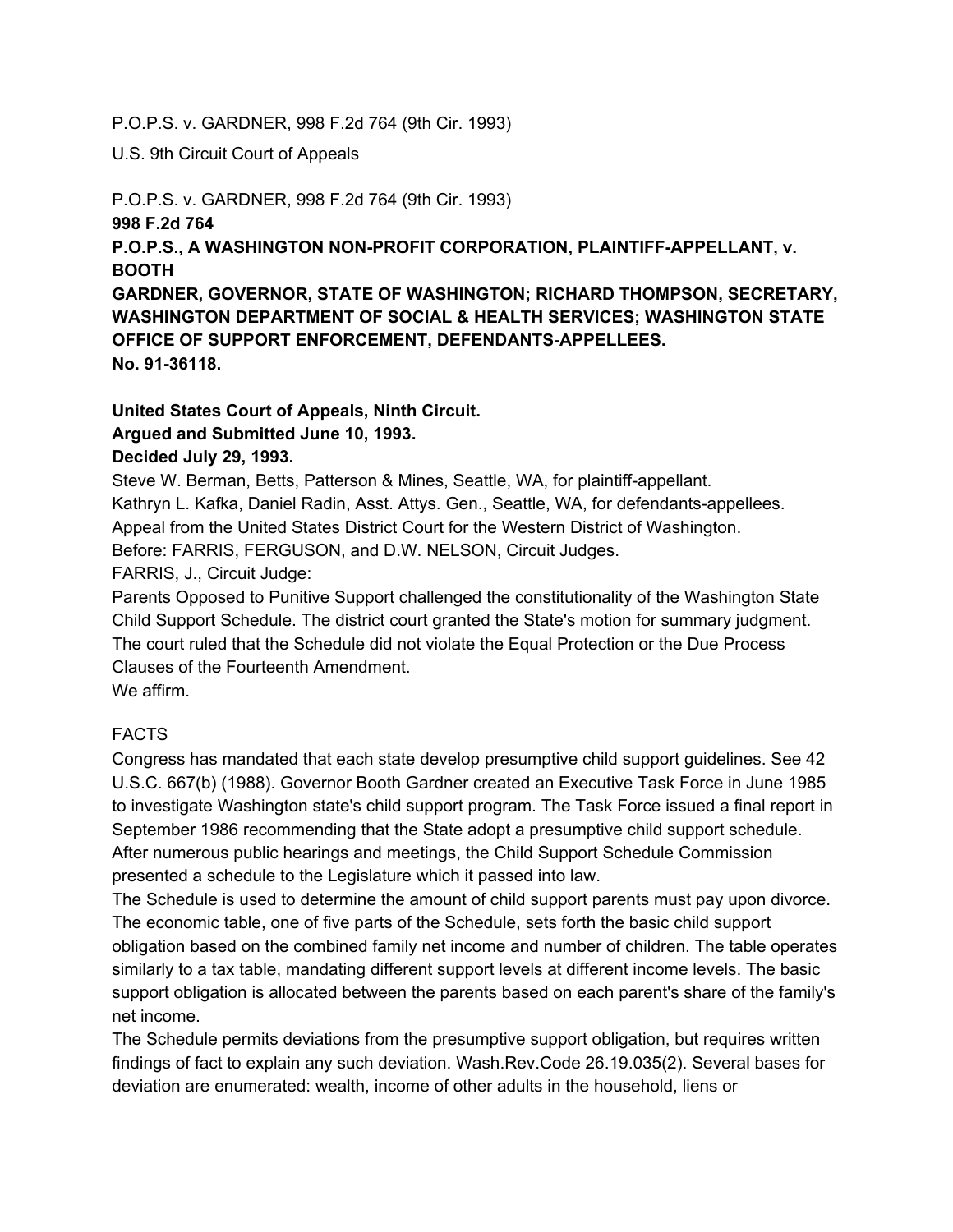extraordinary debt, child support or maintenance received or paid, children from other relationships, and nonrecurring income. Id. at 26.19.075. The court may also deviate if the child spends a significant amount of time with the obligated parent. Id. at 26.19.075(1)(d). The Washington Supreme Court has held that the enumerated reasons for deviation are not exclusive. In re Marriage of Booth, 114 Wash.2d 772, 791 P.2d 519, 521 (1990). P.O.P.S. challenges the constitutionality of the Schedule, claiming that it violates the Due Process and Equal Protection Clauses of the Fourteenth Amendment. P.O.P.S. also claims that the Schedule's economic table creates an irrebuttable presumption that violates the plaintiffs' right to procedural due process.

#### **DISCUSSION**

#### I. REBUTTABILITY OF THE CHILD SUPPORT SCHEDULE

P.O.P.S. argues that parents cannot rebut the basic support obligation, because the State has not revealed the assumptions underlying the economic table. By "assumptions", P.O.P.S. means the individual cost components of the table. P.O.P.S. contends that because the cost components of the economic table are incapable of being discovered, parents cannot demonstrate that the table under or overstates their basic support obligation. P.O.P.S. argues, for example, that noncustodial parents cannot demonstrate that the economic table overestimates housing costs for their child, because they cannot determine what percentage of their basic support obligation is assumed to be housing costs.

The district court held that the Schedule, including the economic table, is rebuttable and that only equity constrained the judge's authority to deviate. The State presented two surveys that purport to show that one out of five support orders deviate from the presumptive support level. P.O.P.S. recognizes that the courts can deviate from the Schedule, but argues that parents cannot obtain a deviation by arguing that the economic table does not accurately reflect their child rearing expenses. P.O.P.S. maintains that the surveys do not show that any litigants have obtained a deviation by attacking the assumptions underlying the economic table.

P.O.P.S. introduced declarations from economists, practitioners and judges, stating that in practice the economic table is irrebuttable. They testify that courts simply will not consider the argument that individualized child care costs differ from those assumed by the economic table, because they do not know the underlying assumptions of the table. On summary judgment, we must construe the evidence in favor of the nonmoving party. Tzung v. State Farm Fire and Casualty Co., 873 F.2d 1338, 133940 (9th Cir. 1989). Although there is strong evidence to the contrary, we assume arguendo that the economic table is irrebuttable[.1](http://www.dadsnow.org/legal/pops.htm#F1)

● "Procedural due process imposes constraints on governmental decisions which deprive individuals of `liberty' or `property' interests within the meaning of the Due Process Clause of the Fifth or Fourteenth Amendment." Matthews v. Eldridge, 424 U.S. 319, 332, 96 S.Ct. 893, 901 (1976). P.O.P.S. does not deny that the State has the authority to require divorced parents to provide for their children, rather, P.O.P.S. maintains that the requirements of procedural due process prevent the State from ordering its members to pay child support without affording them an opportunity to demonstrate that the award does not reflect the "actual" cost of rearing their particular child. P.O.P.S. opines broadly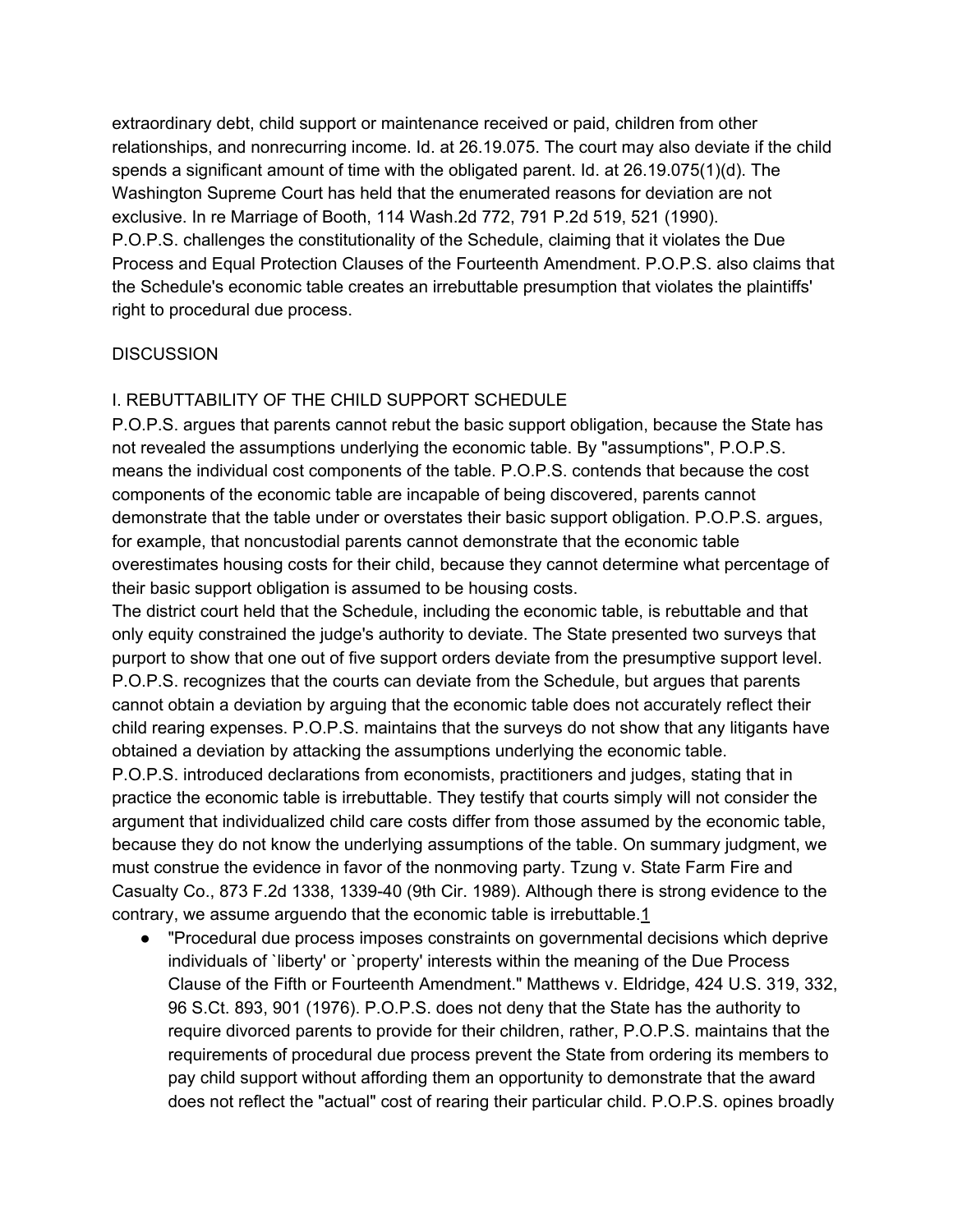that the Supreme Court has long disfavored irrebuttable presumptions. But not all so-called irrebuttable presumptions are unconstitutional. See, e.g., Michael H. v. Gerald D., 491 U.S. 110, 119, 109 S.Ct. 2333, 233940, 105 L.Ed.2d 91 (1989); Weinberger v. Salfi,422 U.S. 749, 772, 95 S.Ct. 2457, 2470, 45 L.Ed.2d 522 (1975).

In Michael H., the Supreme Court upheld a California law that conclusively presumed that a child born to a married woman living with her husband is the child of the husband. Michael H.,491 U.S. at 113, 109 S.Ct. at 2336-37. Based solely on the legal presumption, the State declared that the husband of the child's mother was the child's father, despite blood tests that showed a ninety-eight percent probability that another man was the child's natural father. The natural father claimed that the presumption violated his right to procedural due process, because it terminated his liberty interest in his relationship with his child without affording him an opportunity to demonstrate his paternity in an evidentiary hearing. Id. at 119, 109 S.Ct. at 233940. The Court rejected his procedural due process claim, finding that the presumption was a substantive rule of law which must be reviewed for fundamental fairness. Id. at 121, 109 S.Ct. at 234041.[2,](http://www.dadsnow.org/legal/pops.htm#F2)

Similarly, the economic table is the implementation of a substantive rule of law. See Id. at 119, 109 S.Ct. at 233940. P.O.P.S.'s contention that parents cannot demonstrate that the economic table overstates their actual child-rearing costs misses the point. The table does not purport to provide merely for the child's subsistence, rather it is designed to sustain the child at a standard of living concomitant with her divorcing parents' income. The measure of that standard is subjective. Washington state declares it to be irrelevant whether the noncustodial parent actually spent less than the amount indicated in the economic table to support her children before divorce; the table tells parents what they ought to spend. To the extent that the presumption is conclusive, it is a substantive rule of law based upon a determination by the Legislature as a matter of social policy, that divorcing parents will be required to sustain their children at a certain standard of living determined by the parents' income. See Id. at 119, 109 S.Ct. at 233940. We reject P.O.P.S.'s procedural due process challenge and proceed to its substantive claim. See id. at 121, 109 S.Ct. at 2340-41.

#### II. SUBSTANTIVE DUE PROCESS

The rights to marry, have children, and maintain a relationship with one's children are fundamental rights protected by the Fourteenth Amendment's Due Process Clause. See Stanley v. Illinois, 405 U.S. 645, 651, 92 S.Ct. 1208, 1212-13, 31 L.Ed.2d 551 (1972) (children); Loving v. Virginia, 388 U.S. 1, 12, 87 S.Ct. 1817, 182324, 18 L.Ed.2d 1010 (1967) (marriage). Statutes that directly and substantially impair those rights require strict scrutiny. See Zablocki, 434 U.S. at 387, 98 S.Ct. at 681. According to P.O.P.S., the financial pressures created by the Schedule alienate noncustodial parents from their children, cause divorces between noncustodial parents and their new spouses, deter new marriages, and prevent noncustodial parents from having more children with their new spouses. P.O.P.S. argues that because the Schedule impacts family relationships, we should apply strict scrutiny to the Schedule. We reject the argument. In Zablocki v. Redhail, 434 U.S. 374, 375, 98 S.Ct. 673, 675, 54 L.Ed.2d 618 (1988), the Supreme Court applied strict scrutiny to a state statute that forbade noncustodial parents who had child support obligations from marrying without obtaining court permission. Any marriage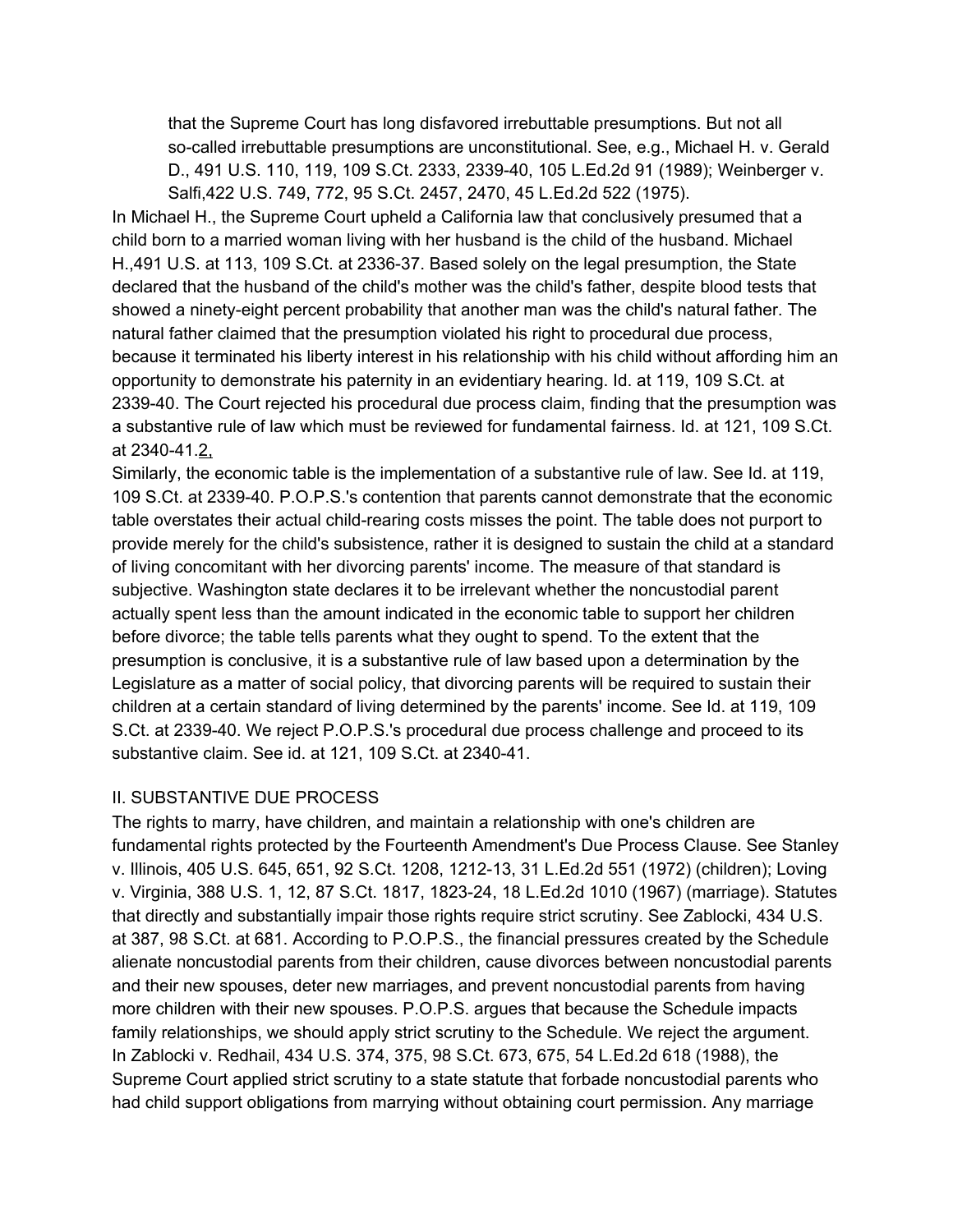entered into without compliance with the statute was void and the persons acquiring illegal marriage licenses were subject to criminal penalties. Id. P.O.P.S.'s reliance on Zablocki is misplaced. Unlike the statute in Zablocki, the Schedule does not directly interfere with family relationships. The Schedule does not bar noncustodial parents from entering or maintaining family relationships. In fact, the Statute employs the method for enforcing child support orders that the Court approved in Zablocki - adjusting award criteria. See id. at 390, 98 S.Ct. at 683. Some noncustodial parents may feel discouraged from getting married because of obligations to their own children but nothing in the Statute limits or restricts remarriage:

By reaffirming the fundamental character of the right to marry, we do not mean to suggest that every state regulation which relates in any way to the incidents of or prerequisites for marriage must be subjected to rigorous scrutiny. To the contrary, reasonable regulations that do not significantly interfere with decisions to enter into the marital relationship may legitimately be imposed.

Id. at 386, 98 S.Ct. at 681 (citations omitted); see also Califano v. Jobst, 434 U.S. 47, 54, 98 S.Ct. 95, 99-100, 54 L.Ed.2d 228 (1977).

P.O.P.S. argues that the Schedule results in child support orders that are so high that they effectively bar some noncustodial parents from getting remarried. P.O.P.S. cites anecdotal evidence from several noncustodial parents who claim to have had marital difficulties because of their child support obligation, but all of those parents did remarry despite alleged financial pressures. The Schedule does not directly and substantially interfere with marriage. See Zablocki, 434 U.S. at 387 n. 12, 98 S.Ct. at 681 n. 12 (citing Califano v. Jobst, 434 U.S. 47, 48, 98 S.Ct. 95, 96, 54 L.Ed.2d 228 (1977)). Moreover, if a noncustodial parent could show that he was so burdened by his child support obligation that he could not get married, the court would have the authority to deviate from the presumptive award on that basis. See Wash. Rev.Code 26.19.075(1)(c), (e) and (4). Such a claim would not require the parent to rebut the assumptions underlying the economic table, and therefore, P.O.P.S.'s challenge to the economic table is irrelevant to whether the Schedule is constitutional. The Schedule provides that neither parent's total child support obligation may exceed forty-five percent of net income, further diminishing the likelihood that excessive awards will prevent marriage. Id. at 26.19.065(1).

P.O.P.S. also asserts that noncustodial parents are so frustrated by the operation of the Schedule that they do not spend as much time with their children. The fact that some parents take their financial frustrations out on their children does not afford them extra protection under the Due Process Clause. The Schedule does not discourage parents from spending time with their children. It explicitly permits courts to deviate from the presumptive support level if the noncustodial parent spends a "significant amount of time" with his children. Id. at 26.19.075(d). The burden of child support awards may very well discourage some people from having additional children and may discourage some from entering new marriages. But all financial obligations impact family decisions. Providing financial and emotional support is the responsibility one assumes by choosing to have children. Every obligation imposed by the State cannot be subject to strict scrutiny. Such a holding would turn the doctrine of strict scrutiny "into a virtual engine of destruction for countless legislative judgments which have heretofore been thought wholly consistent with the Fifth and Fourteenth Amendments to the Constitution." Weinberger, 422 U.S. at 772, 95 S.Ct. at 2470.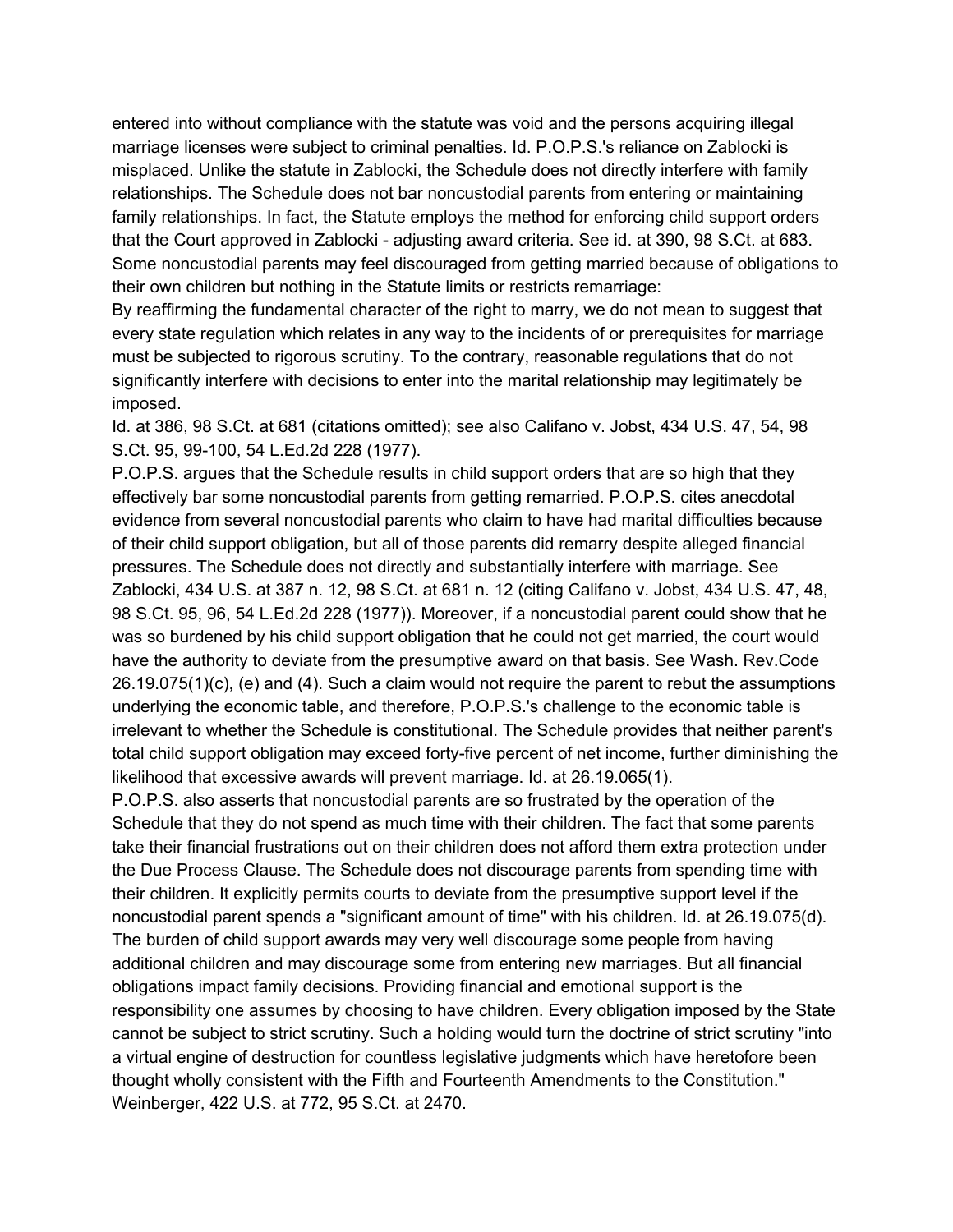The judgment of the legislature must stand if there is a rational relationship between the operation of the Schedule and the policy that the Schedule serves. See Weinberger v. Salfi, 422 U.S. 749, 772, 95 S.Ct. 2457, 2470, 45 L.Ed.2d 522 (1975). The Legislature intended to accomplish three goals by creating a statewide child support schedule:

(1) Increasing the adequacy of child support orders through the use of economic data as the basis for establishing the child support schedule;

(2) Increasing the equity of child support orders by providing for comparable orders in cases with similar circumstances; and

(3) Reducing the adversarial nature of the proceedings by increasing voluntary settlements as a result of the greater predictability achieved by a uniform statewide child support schedule. Wash.Rev.Code 26.19.001. P.O.P.S. recognizes that these are legitimate state interests, but argues that the Schedule is not a rational means of achieving the goals. We cannot agree. Requiring judges to follow the table unless they articulate a good reason to deviate decreases the likelihood that individual judges will erroneously award insufficient support. Because the most important factors for setting support are income and number of children, similarly situated people will pay similar amounts for child support. The presumptive nature of the table promotes voluntary settlements as the parties have fewer issues about which they can argue. Thus, adopting a presumptive support schedule is a rational means of achieving the State's legitimate goals.

P.O.P.S. contends that the State's methodology for developing the economic table inflated the presumptive child support level above the actual costs of rearing children in Washington. P.O.P.S. discusses at length several perceived flaws in the table. The discussion serves only to prove that the appropriate level of child support is a debatable issue dependent on policy and value judgments. On issues of social policy, the state has the power to make such judgments as long as they are not made arbitrarily. See Weinberger, 422 U.S. at 772, 95 S.Ct. at 2470. The table was developed based on economic studies and hard data. The presumptive support levels are not arbitrary.

## III. EQUAL PROTECTION

P.O.P.S. argues that the Schedule violates the equal protection rights of the children of noncustodial households. The Statute provides that the child support schedule shall be applied to determine the presumptive support. Children from other relationships are not to be counted to determine the basic support obligation. However, the court may deviate from the basic support obligation if either parent has children from other relationships to whom she owes a duty of support. Id. at 26.19.075(1)(e). The Schedule explicitly permits the court to consider children from the noncustodial household. P.O.P.S. contends that the Equal Protection Clause dictates stricter guidelines for the consideration of noncustodial children. The Fourteenth Amendment does not mandate the rigid social policy prescriptions urged by P.O.P.S.

In Lipscomb v. Simmons, 962 F.2d 1374 (9th Cir. 1992) (en banc), we upheld an Oregon statute that provided aid to foster parents who were not related to their foster children, but denied state aid to foster parents who were related to their foster children. Id. at 1376. We held that because the law did not affect a suspect class or directly interfere with a fundamental right, it need only have a rational basis. We held further that we "need not ascertain the actual reason for the